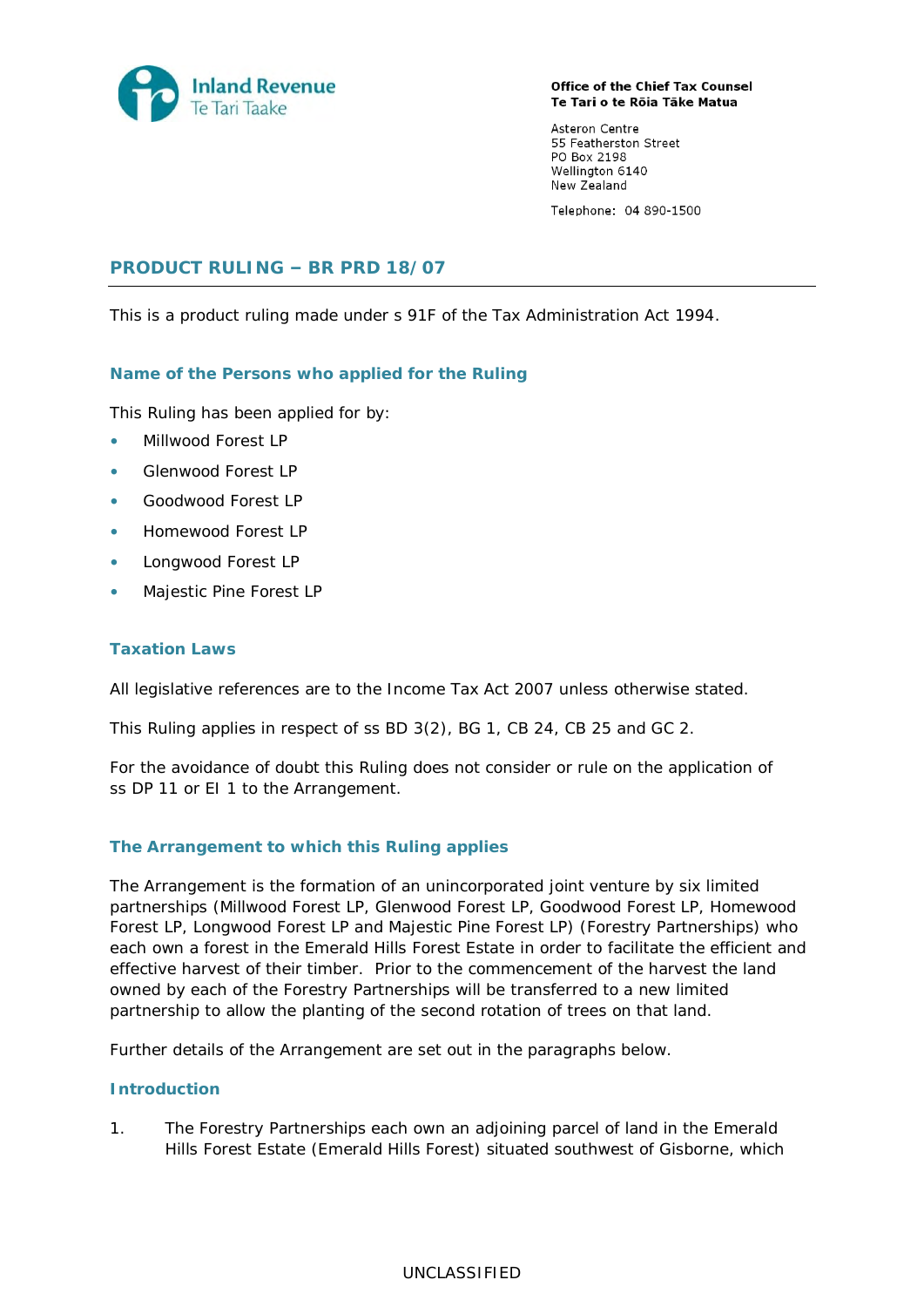

was planted with Radiata pine in the early 1990s. These parcels combine to make a total forestry block of approximately 2,379 net stocked hectares.

2. The following map shows the total forestry block and the boundaries between the land parcels owned by the individual limited partnerships.



- 3. Each of the Forestry Partnerships is a separate managed investment scheme (MIS) registered under the Financial Markets Conduct Act 2013 and regulated by the Financial Markets Authority. Forest Enterprises Limited (FEL) is the manager of the six forestry blocks as well as being the licensed manager (under the Financial Markets Conduct Act 2013) of each MIS.
- 4. FEL has commenced, or is ready to commence, harvesting the six forests owned by the Forestry Partnerships. It is anticipated that the harvest will extend over a period of nine to ten years.
- 5. For reasons detailed below (see paras [18](#page-4-0) to [20\)](#page-4-1), the Forestry Partnerships and FEL consider that it is almost impossible (both practically and commercially) to harvest the six forests individually. For that reason FEL is proposing the collective harvest of all six forests (Collective Harvest). Practically this means disregarding the boundaries between the six component forestry blocks and undertaking the harvest as a single commercial venture.
- 6. Any collective arrangement entered into to achieve the harvest must respect each Forestry Partnership's discrete stand-alone status as a MIS and also respect the investment objectives set out in the original Prospectuses. Undertaking the Collective Harvest by way of a joint venture will maintain the stand-alone status of each MIS. Therefore, it is proposed that the Collective Harvest will be undertaken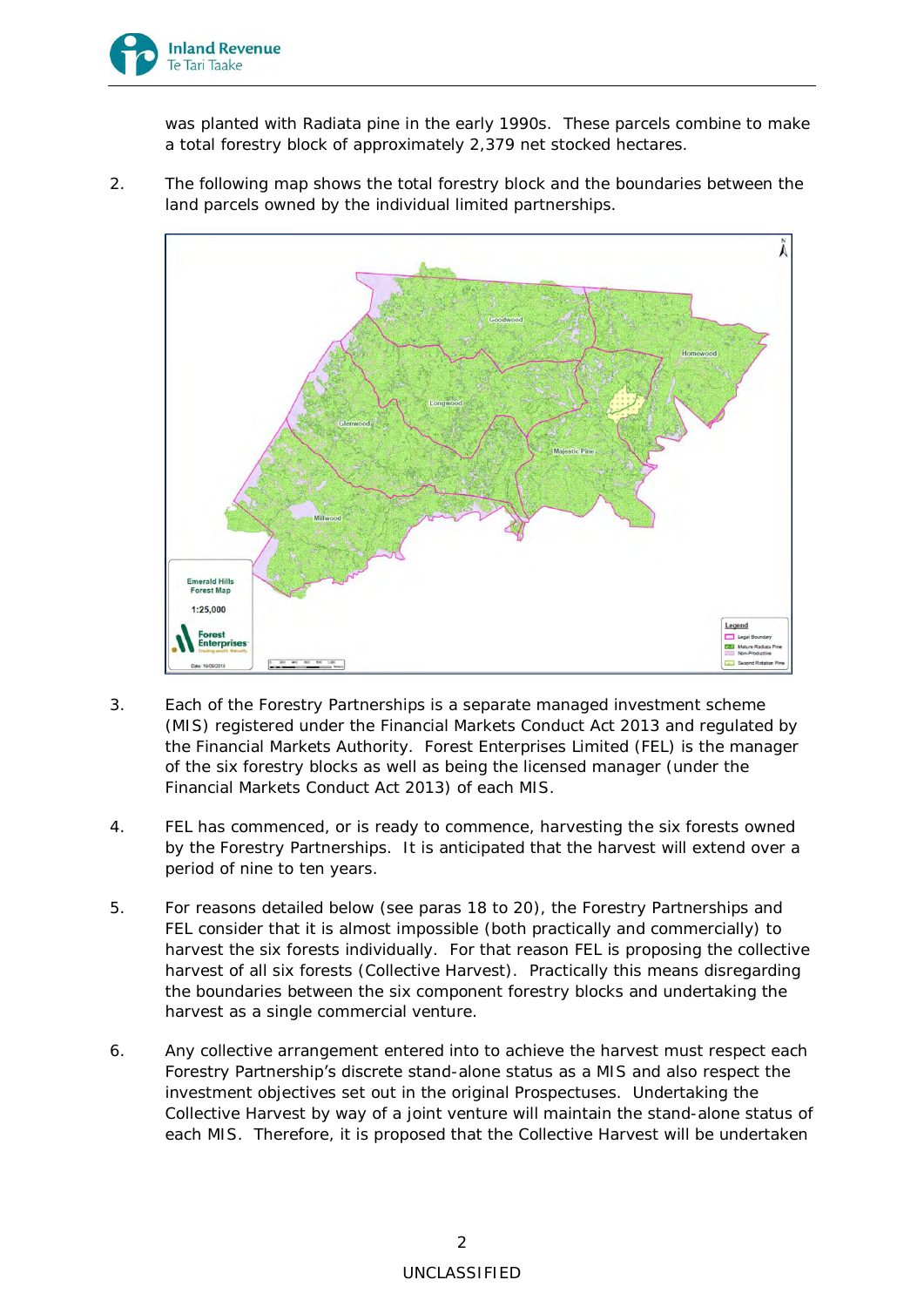

as an unincorporated joint venture (UJV) governed by a joint venture agreement (JVA).

- 7. The UJV will preserve the following fundamental characteristics of the Forestry Partnerships' investment:
	- A single rotation investment with harvest occurring at the end of the investment period;
	- A boutique investment primarily for personal investors, family trusts and closely held companies;
	- An investment which provides personal ownership and control by the investors; and
	- An investment which can be visited and enjoyed first hand, rather than being only on paper.
- 8. To effect the Collective Harvest, each of the Forestry Partnerships will authorise the collective harvest of their mature trees by entering into the UJV by signing the JVA.
- 9. The Collective Harvest will necessitate each of the Forestry Partnerships to grant themselves a forestry right (Forestry Right), which will separate the ownership of trees from the underlying land on which the trees are planted. Prior to the Collective Harvest the land owned by each of the Forestry Partnerships will be transferred into a new limited partnership.
- 10. The draft JVA was provided to Inland Revenue on 8 October 2018. The terms and conditions of the final signed version of the JVA will not differ in any material respect from the version provided to Inland Revenue.
- 11. The parties to the JVA are the Forestry Partnerships and FEL as the manager. The relationship between these entities is that of contracted parties. Under the JVA each Forestry Partnership will continue as an autonomous investment entity but will agree to exchange the revenue arising from the harvest of 100% of the forest on their land for the right to an agreed percentage share of the revenue arising from the Collective Harvest by the joint venture.
- 12. The JVA sets out the background to the joint venture as follows:

## **BACKGROUND**

- A. Each of the Participants is a limited partnership registered under the Limited Partnerships Act 2008 which owns the land (the "Land") and approximate area of mature radiata pine forest as set out in Schedule 1. These areas of mature radiata pine forest are identified in the forest maps in Schedule 2. The areas of mature radiata pine forest are referred to individually as their "Participant Forest" and collectively as the "Participant Forests".
- B. Each of the Participants is also a managed investment scheme registered under the Financial Markets Conduct Act 2013 with the name and registration number set out in Schedule 1. Forest Enterprises Limited is the licensed manager of each Participant's managed investment scheme.
- C. Each Participant has been authorised (by special resolution passed by the shareholders of its general partner, as set out in Schedule 3 (the "Special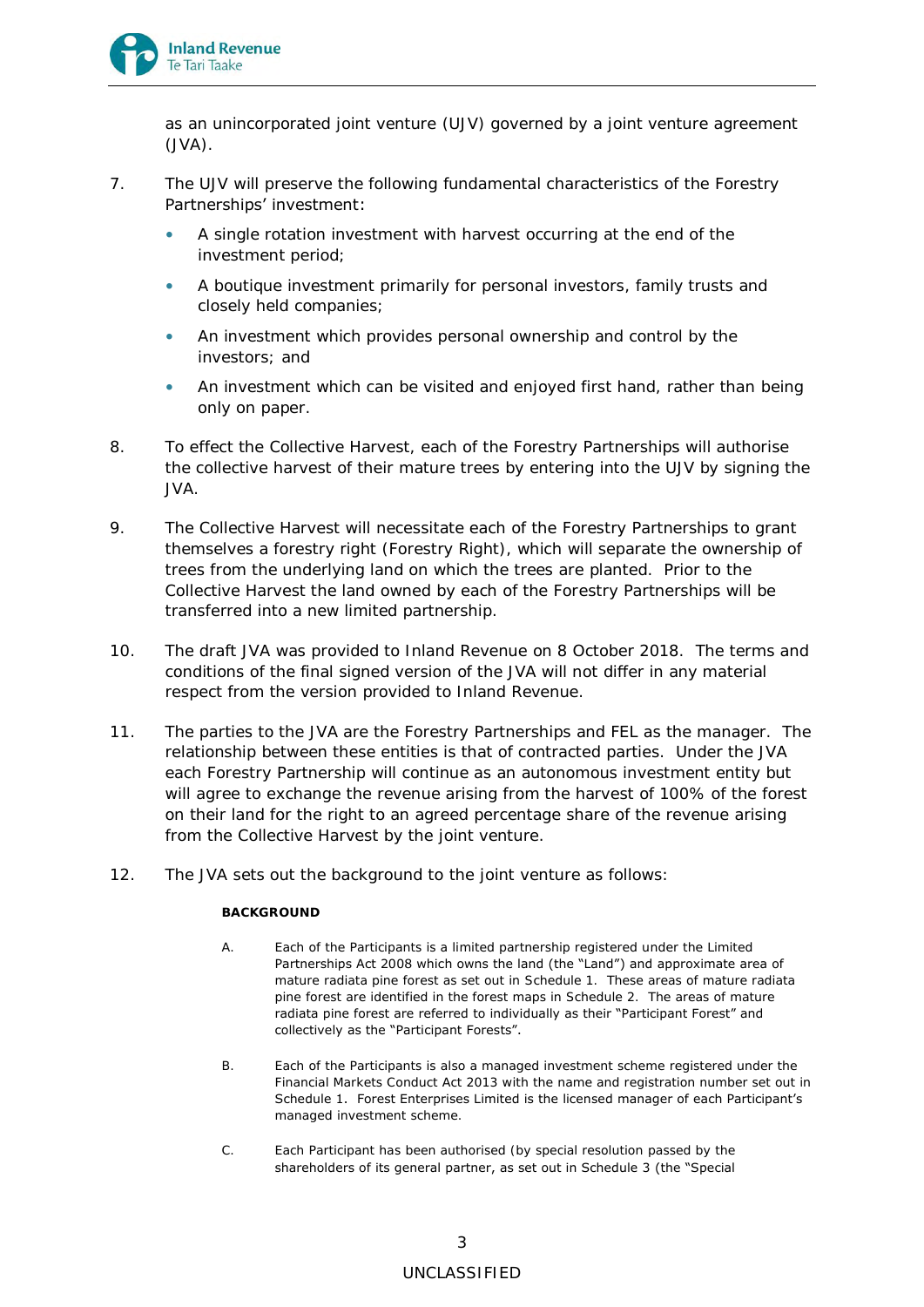

Resolutions")) to enter into and perform this joint venture for the benefit of their ongoing managed investment scheme.

- D. The Participants now wish to implement the actions authorised by the relevant Special Resolutions by entering into this joint venture for the collective harvest of their Participant Forests by the Manager which will result in each Participant receiving an agreed share of the proceeds from the harvest of the Participant Forests. The Participant Forests are collectively known as the Emerald Hills Group of forests; therefore, the joint venture is named the Emerald Hills Group Harvest Joint Venture (or the "Joint Venture").
- E. The Joint Venture is exclusively for the collective harvest of the Participant Forests and distribution of the proceeds of sale of such collective harvest to the Participants in the agreed shares set out in this Agreement. Therefore, to secure the financial interests of the Participants in the Joint Venture separately from their financial interests in their Land they have agreed to create forestry rights with identical terms and to allow an encumbrance in favour of the other Participants over their forestry right
- F. The Participants have agreed to cooperate for the benefit of their separate businesses by entering into this Joint Venture the basis and terms of which are set out in this Agreement.

## **History of Emerald Hills**

- 13. FEL contracted to purchase Emerald Hills Station, a 2,836-hectare property, in 1992. Settlement was in three equal tranches:
	- 17 December 1993: title for the Glenwood and Millwood blocks transferred;
	- 31 March 1994: title for the Longwood, Pinewood (later renamed Majestic Pine) and Goodwood blocks transferred; and
	- 30 June 1994: title for the Homewood block transferred (as well as titles to the residual blocks).
- 14. Settlement related to the release of the six forestry blocks (which became investments) which were subdivided from the total property. Various houses and related station improvements (woolshed, yards etc) which were not included in the investments were sold off separately by FEL.
- 15. The Prospectuses for the six investments were registered progressively as follows:

| Investment name | Prospectus registration date |
|-----------------|------------------------------|
| Millwood        | 24 September 1993            |
| Glenwood        | 15 October 1993              |
| Longwood        | 3 December 1993              |
| Majestic Pine   | 25 February 1994             |
| Goodwood        | 18 March 1994                |
| Homewood        | 6 May 1994                   |

- 16. Each of the six investments was fully subscribed for in relatively quick succession, as reflected by the close sequence of prospectus registration dates.
- 17. The Forestry Partnerships all commenced as partnerships of qualifying companies and subsequently transitioned to limited partnerships (as a result of the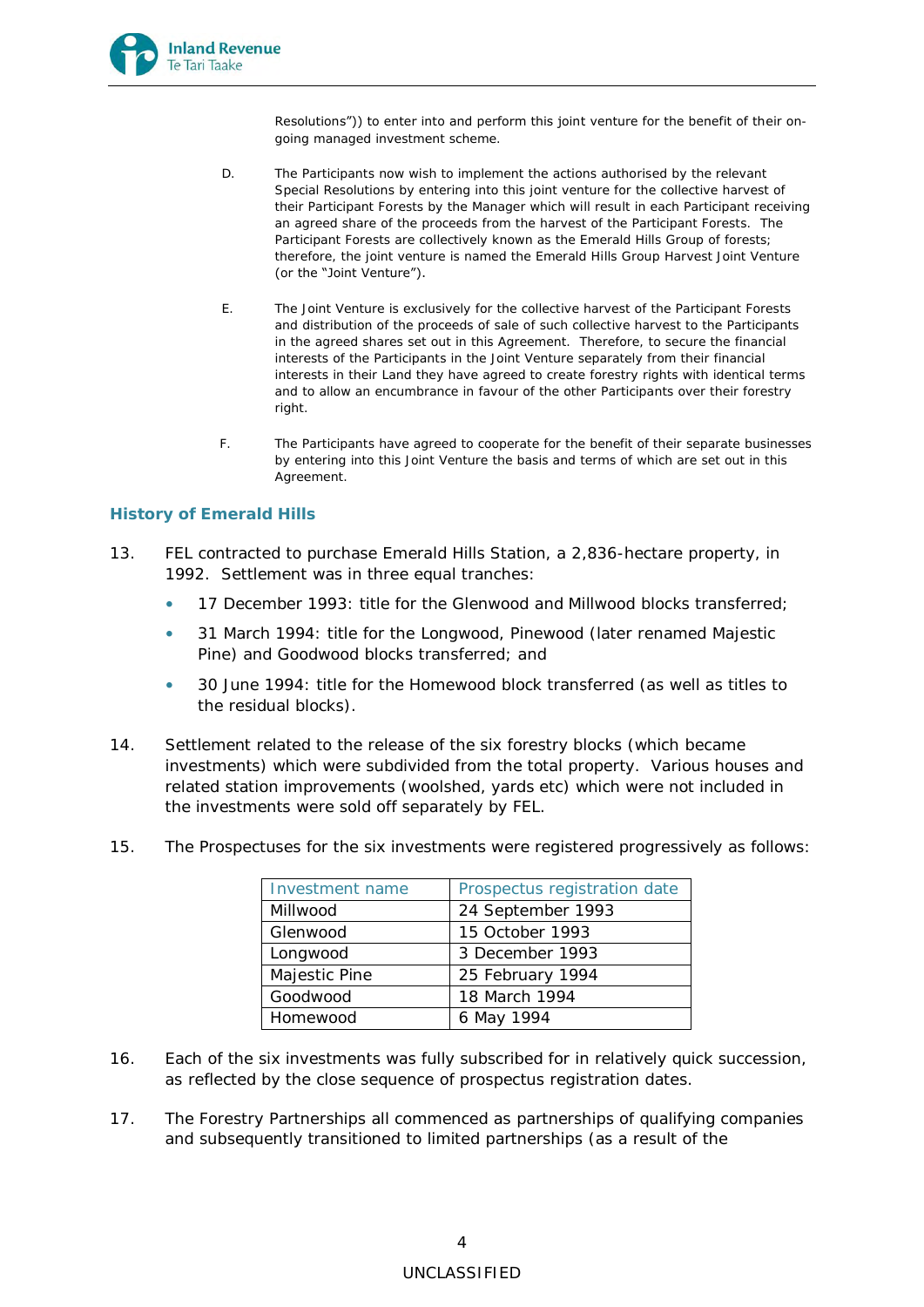

enactment of the Taxation (GST and Remedial Matters) Act 2010, which repealed the Loss Attributing Qualifying Company regime).

# <span id="page-4-0"></span>**Background to undertaking the forest harvest**

- 18. In planning for the harvest, FEL has taken account of the significant other areas of 1990's planted forest outside of FEL's management that will also require harvesting. The Forestry Partnerships and FEL consider it is likely that all 1990 forest areas (not just those managed by FEL) are going to be competing for:
	- Harvest infrastructure including logging, roading and cartage contractors.
	- Access to sensitive roads some roads are not able to be used in winter or have restricted access in winter.
	- Limited domestic market options in the Gisborne area. There is a mill located outside of Wairoa that requires small volumes of logs, but this mill is better serviced from the harvest of other forests. The large Juken New Zealand mill on the outskirts of the city of Gisborne seldom buys third party logs as they own a substantial forest resource. Consequently, almost all the logs from the Collective Harvest of the Emerald Hills Forest will be exported.
	- Limited port space for the large percentage of logs that must be exported. FEL's harvest program scheduling in the Gisborne region is predicated on the second berth development proposed for the Eastland Port occurring. Following this development, FEL estimates that it will then be able to export a maximum of 750,000 tonnes per annum through the Eastland Port. Based upon the port's expected maximum capacity, the Collective Harvest of the Emerald Hills Forests will take nine to ten years starting when the oldest trees are 24 years old (in 2018) and finishing when the trees will be 34 years old (in 2028).
	- Potentially limited market uptake.
- 19. FEL is also mindful of the increasing impact of changing legislative requirements including:
	- Resource Management Act 1991-the prospect of harvest quotas per river catchment, and maximum continuous clearfell areas per annum.
	- Health and safety regulation incentivising more machinery and less labour requiring different relationships with harvest contractors who have more capital invested.
- <span id="page-4-1"></span>20. FEL also needs to resolve the impact of the following factors that will affect the harvest of the Forestry Partnerships' forests:
	- Each Forestry Partnership has a relatively large forest area in just two or three age classes - consequently it is not possible to harvest each age class at the selected optimum age (historically around age 28 years).
	- The Forestry Partnerships' forest areas are contiguous. This arose from the historical consequence of the legislative environment necessitating the subdivision of farms purchased for investments into multiple MIS. However, this gives rise to material boundary issues and it is recognised that the most efficient harvest will be achieved by ignoring these artificial boundaries.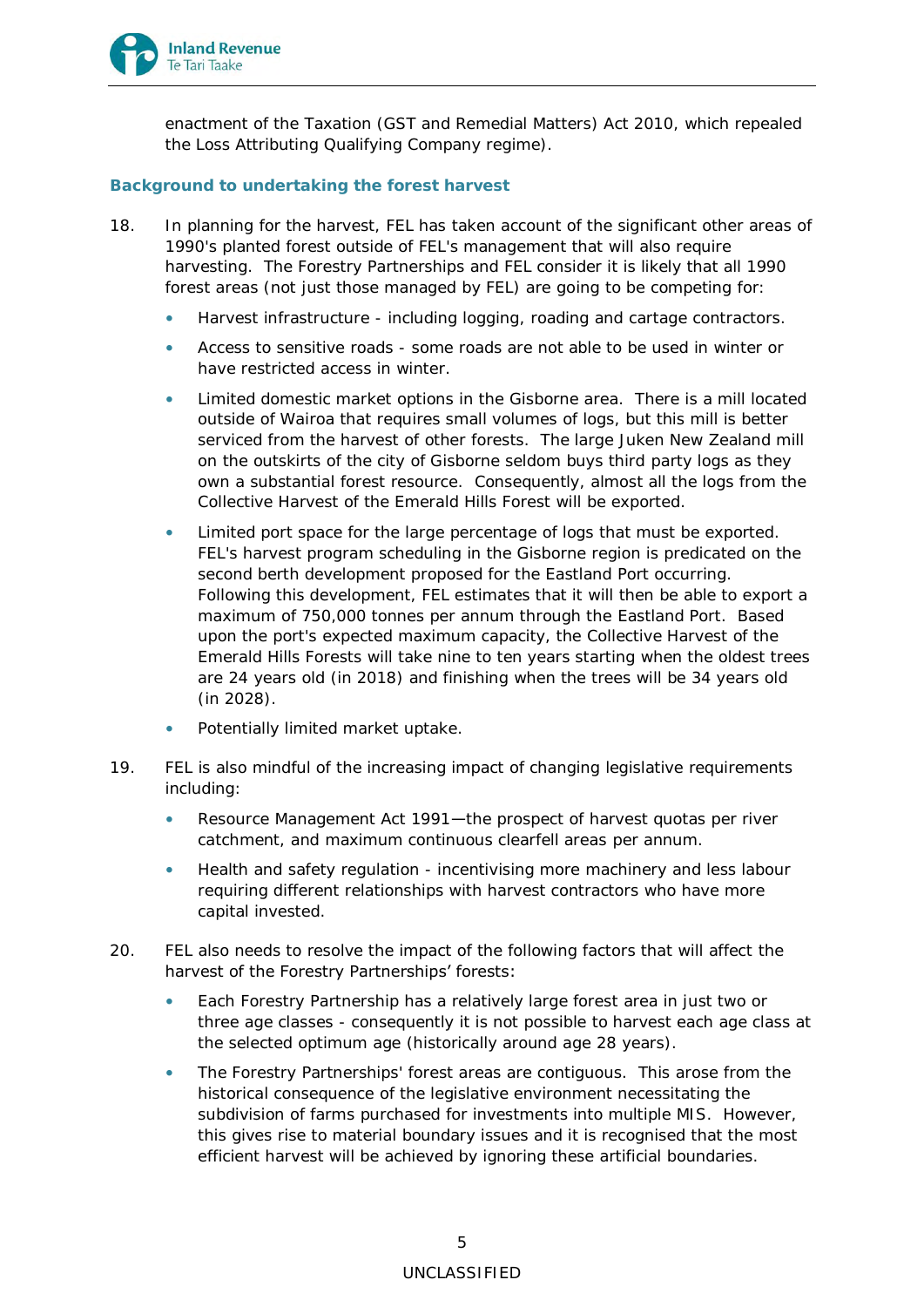

- Vulnerability to access from one public road. However, by collective harvesting, FEL will have the choice of three major and two minor road connections and therefore the ability to operate via any of these depending upon weather, status of the internal roads and other circumstances.
- 21. The circumstances described in paras [18](#page-4-0) to [20](#page-4-1) mean that it is extremely impractical (nearing practically and commercially impossible) to harvest the six forests individually. However, a Collective Harvest will mean that the combined operation will be of sufficient scale to attract the interest of major contractors across the whole gamut of harvesting and log sale service providers. This means that FEL will be able to interact with the service providers in a way that translates into further economies and value to the Forestry Partnerships.
- 22. This larger scale also enables FEL to attract top forestry professionals to manage the harvest, plus enter into logistics solutions in conjunction with transportation providers and the ports.

## **FEL's role and responsibilities**

- 23. FEL's obligation in respect of the Forestry Partnerships is to act in accordance with the Financial Markets Conduct Act 2013, the governing documents, and the Statement of Investment Policy and Objectives (SIPO).
- 24. The investment objective for the Forestry Partnerships is expressed in the SIPO as follows:

**Investment Objectives - Primary Assets**

The investment focus is on the Primary Assets as they contribute most to the investment return.

**Treecrop**

Of the two Primary Assets, the Treecrop is projected to contribute the largest portion of the investment return. The return generated from the harvest of the TreeCrop is enhanced by the silviculture operations performed on the trees (pruning and thinning operations), plus the quality of the harvest management.

The investment objectives for the Treecrop are -

- 1. To maximise the eventual return from the TreeCrops harvest by undertaking industry best practice silviculture operations identified as being able to add value to the Treecrop; and
- 2. To maximise the return at harvest by using industry best practice harvest methods identified as being able to add value; and
- 3. To contract with quality service providers able to add value to the silviculture and harvest activities; and
- 4. To harness the scale and common interests of the investment with those of other investments managed by the Manager to maximise the investment return.
- 25. FEL has a legal responsibility to act to resolve any known challenges, in addition to its underlying business focus to achieve the best investment outcome for investors. Clause 24.1(h) of the Deed of Scheme Management states that FEL may: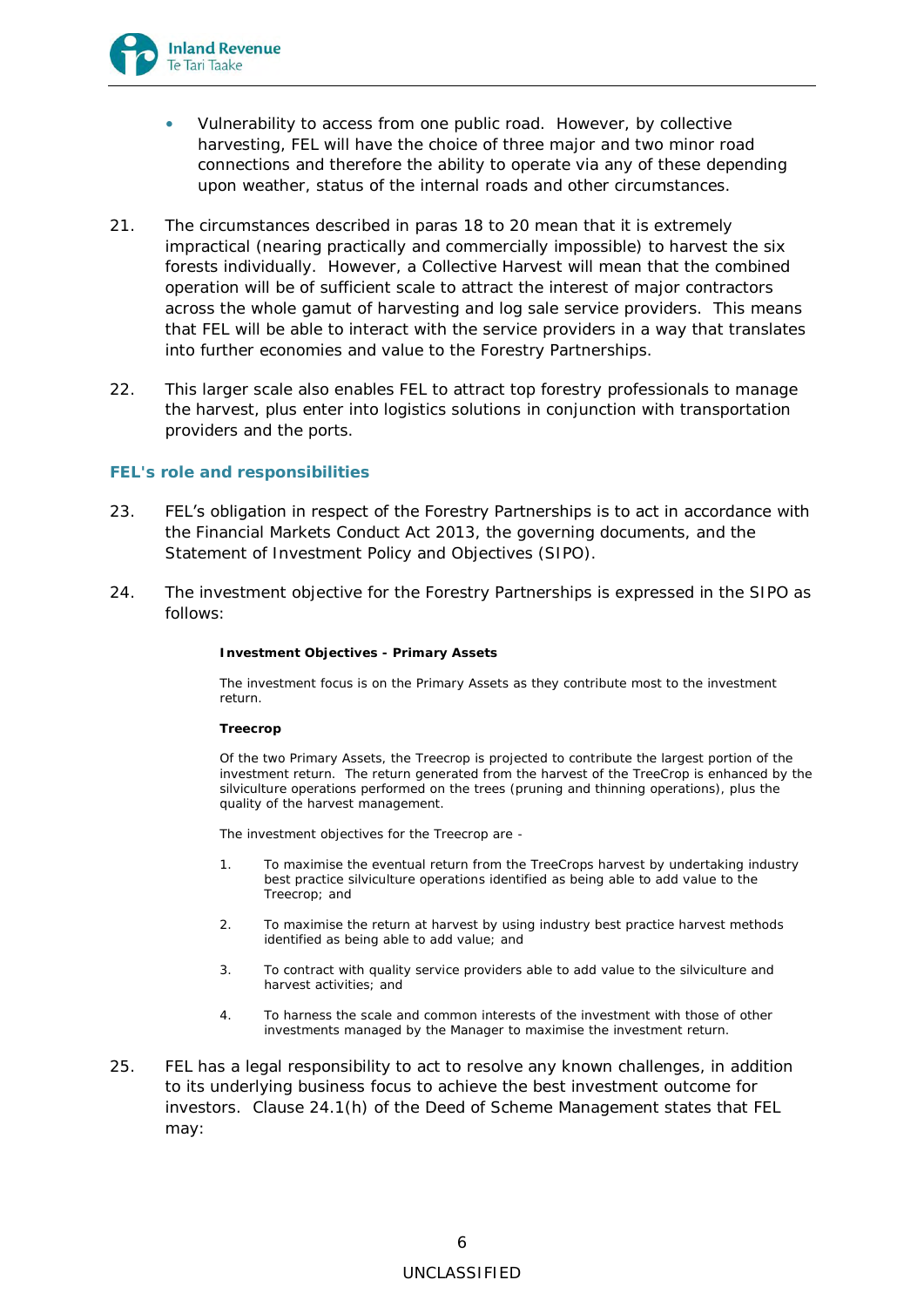

(h) … enter into any arrangement to profit sharing union of interest, amalgamation, co-operation, joint venture, reciprocal concessions, licensing, distribution or otherwise with any person which is consistent with the Plan [The Plan means the plan for planting, tending, maintaining, managing, harvesting trees on the land and carrying away any forest produce set out in the Prospectus] and the objects of the Limited Partnership and which will directly or indirectly benefit the Limited Partnership and to take or otherwise acquire or deal in choses in action, choses in possession, shares in securities of any such person and to sell, hold, reissue with or without guarantee or otherwise deal with the same and to grant licences and rights to any property of the Limited Partnership to any such person;

## **Collective Harvest by Unincorporated Joint Venture**

26. Collective harvesting as a UJV means there will be no regard to each Forestry Partnership's forest boundaries. Harvesting will be focused on the most costeffective harvest of the entire area of joint venture forest, regardless of which of the Forestry Partnerships is the legal owner of the trees.

# *Details of the Collective Harvest*

- 27. While the typical harvesting age of Radiata pine is 28 years, harvesting of the Emerald Hills Forest will begin early (before the oldest trees are 28 years) and finish late (after the youngest trees are 28 years). All other factors being equal, the quantum of stumpage per hectare will be less but early for the younger trees harvested and more but later for the older trees harvested. The balance between early and late harvest is targeted to achieve an average age of the trees at harvest of the original Prospectus target of around 28 years.
- 28. Collective Harvest in this manner over nine to ten years creates the environment for each Forestry Partnership to resolve as best possible the known harvesting challenges and achieve the targeted objectives.
- 29. The objective of the Collective Harvest joint venture is specifically:
	- To ensure the forest of each Forestry Partnership is able to be harvested;
	- To maximise the opportunity for a better (more profitable) harvest outcome for each Forestry Partnership;
	- To minimise all risks for each Forestry Partnership, including crop, access to domestic markets and access to port;
	- To aim to achieve an average age at harvest of approximately 28 years (reflecting the original expectation in the relevant Prospectus for each Forestry Partnership).
- 30. The objective is also to endeavour to meet the investors' expectations around timing of harvest, and therefore the timing of payment of the investment return. To a degree this objective has to be compromised to achieve the other objectives. However, the UJV will finish the Collective Harvest no later than four years after the harvest conclusion expectation set out in the relevant Prospectus. Directly or indirectly, achieving the targeted objectives should translate into increased return or less risk of reduced return from the harvest.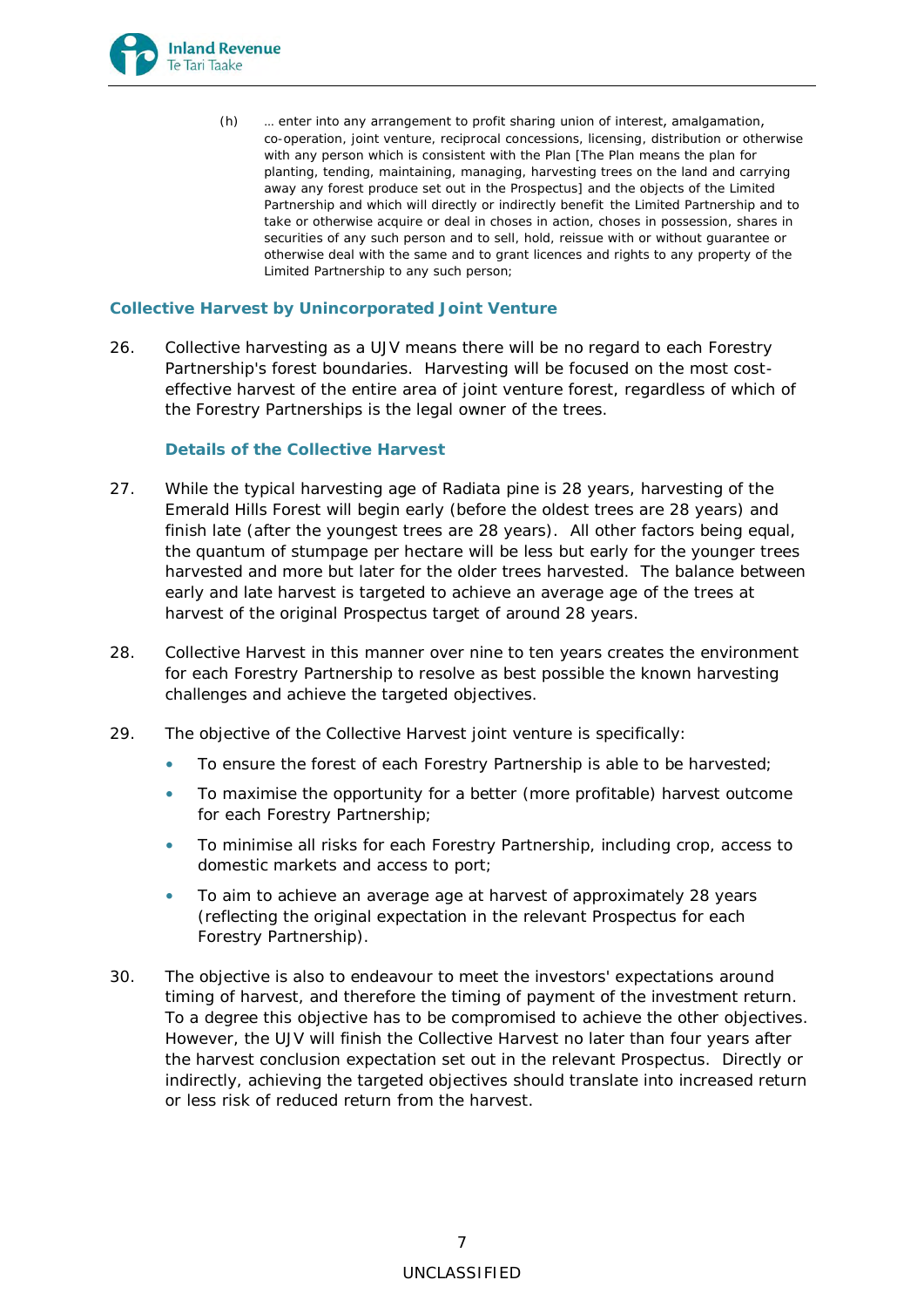

## *Terms of the joint venture*

- 31. Each of the Forestry Partnerships will enter into the JVA to facilitate the Collective Harvest and will accordingly be a joint venturer.
- 32. Under the JVA the Forestry Partnerships will agree to collectively harvest their forests. Conditions precedent to the commencement of the UJA are that:
	- Each of the Forestry Partnerships will grant themselves a forestry right (Forestry Right) under the Forestry Rights Registration Act 1983 (FRR Act), which has the effect of separating the mature first rotation trees from the land on which the trees stand, as the joint venture is specific to the Collective Harvest of the trees. Clause 1 of the JVA states:
		- **1 Forestry Right**
		- 1.1 **Creation of Forestry Right**

It is a condition precedent prior to this Agreement coming into effect that each Participant creates a forestry right in favour of the Participant over its own Land in respect of the Participant's Forest in accordance with section 2A of the Forestry Rights Registration Act 1983 and to register the forestry right against the title of the Participant's Land in accordance with the Land Transfer Act 1952.

1.2 **Form of Forestry Right**

The forestry right to be created under clause 1.1 shall be in the form set out in in Schedule 5.

1.3 **Variation or Surrender of Forestry Right**

No forestry right created under clause 1.1 may be varied, surrendered or transferred without the prior written consent of the other Participants.

- Each of the Forestry Partnerships will execute an encumbrance (Encumbrance) that will be registered under the Property Law Act 2007 over that Forestry Partnership's Forestry Right in favour of the other five Forestry Partnerships to secure its obligations under the JVA. Clause 2 of the JVA states:
	- **2 Encumbrance**
	- 2.1 **Encumbrance over Forestry Right**

It is a condition precedent prior to this Agreement coming into effect that each Participant executes and registers an encumbrance under the Property Law Act 2007 over that Participants' forestry right, in favour of the other Participants, to secure performance of that Participant's obligations under this Agreement. The Manager will ensure that each Participant's authorised encumbrance is registered. Each Participant covenants that it will not permit any prior third party security interest to subsist in relation to the Participant's forestry right.

2.2 **Form of Encumbrance**

The encumbrance to be created under clause 2 shall be in the form set out in in Schedule 6.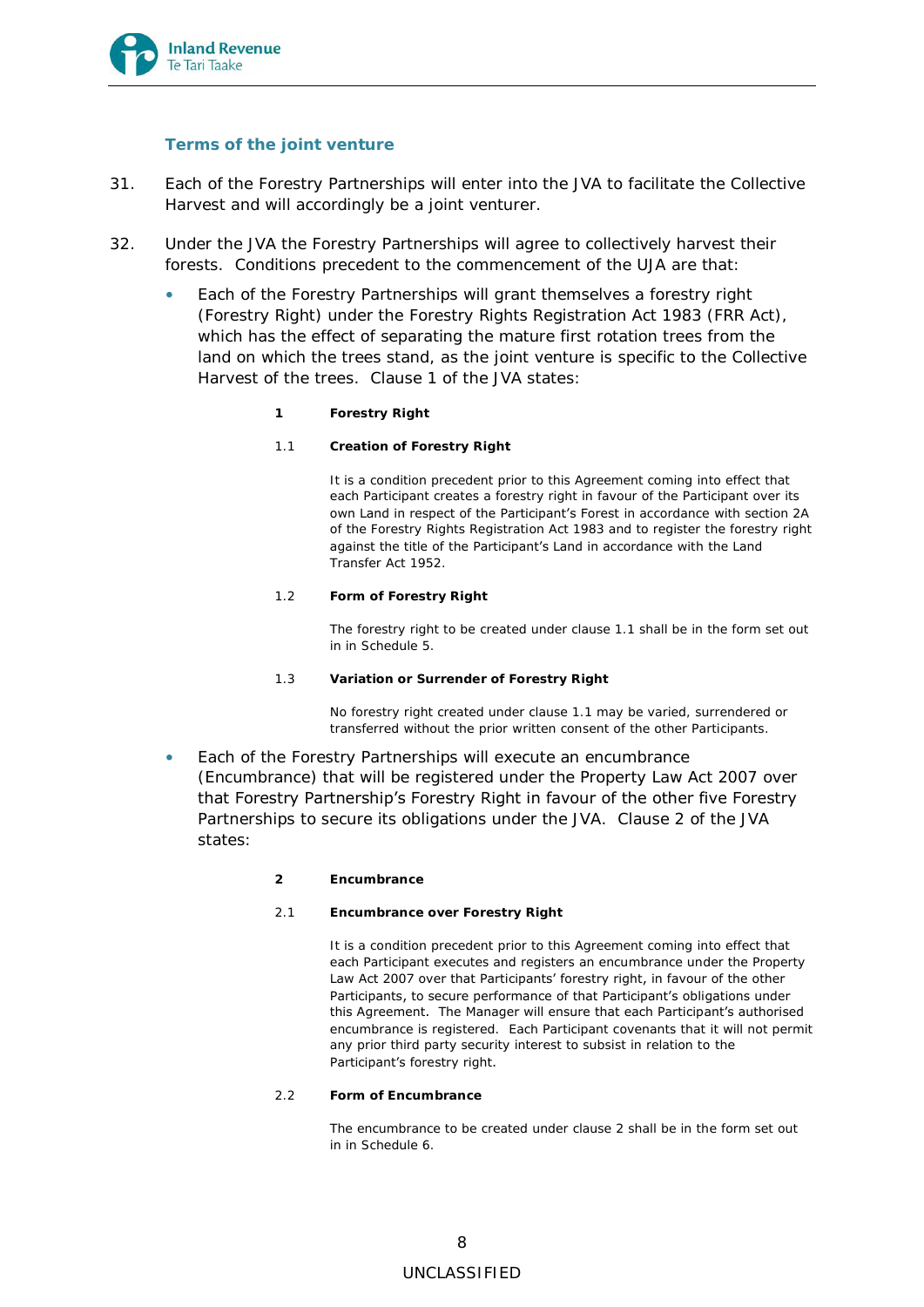

- 33. Clause 3.2 of the JVA sets out the purpose of the joint venture as follows:
	- 3.2 **Purpose of Joint Venture**

The purpose of the Joint Venture is to -

- (a) enable the Manager to undertake the harvest of all the Participant Forests as one integrated harvesting operation in order to maximise the financial return from harvest and minimise the risks associated with harvest for the shared benefit of the Participants ("Collective Harvest"); and to
- (b) undertake all business activities incidental to the Collective Harvest.
- 34. Clause 3.3 of the JVA sets out the joint venture interests (Percentage Share) of each of the Forestry Partnerships as follows:
	- 3.3 **Joint Venture Interests**

The Joint Venture Interests of the Participants are -

| Participant             | Percentage Share |
|-------------------------|------------------|
| Glenwood Forest LP      | 17.3%            |
| Goodwood Forest LP      | 14.9%            |
| Homewood Forest LP      | 18.4%            |
| Longwood Forest LP      | 15.1%            |
| Majestic Pine Forest LP | 16.0%            |
| Millwood Forest LP      | 18.3%            |

- 35. Clause 3.4 of the JVA states that each Forestry Partnership retains ownership of their forest as grantee under that Forestry Partnership's Forestry Right:
	- 3.4 **Participants Scheme Property**

Subject to clause 3.5, each Participant retains ownership of its Participant Forest as grantee under that Participant's forestry right subject to the encumbrance registered in terms of clause 2 for the benefit of the other Participants, and all other Scheme Property of that Participant's managed investment scheme whether those assets were acquired or accrued before or after the Commencement Date.

- 36. Clause 3.5 of the JVA states that each Forestry Partnership's ownership of their forest continues until the point of sale of the harvested logs by FEL, at which time the Forestry Partnership contributes the proceeds of sale of the logs to the UJV as "Joint Venture Property":
	- 3.5 **Participants Joint Venture Property**

Each Participant's ownership of their Participant Forest as expressed in clause 3.4 continues until the point of sale of the harvested logs by the Manager at which time, the Participant contributes the proceeds of sale of the logs to the Joint Venture as Joint Venture Property.

37. The JVA defines "Joint Venture Property" as follows: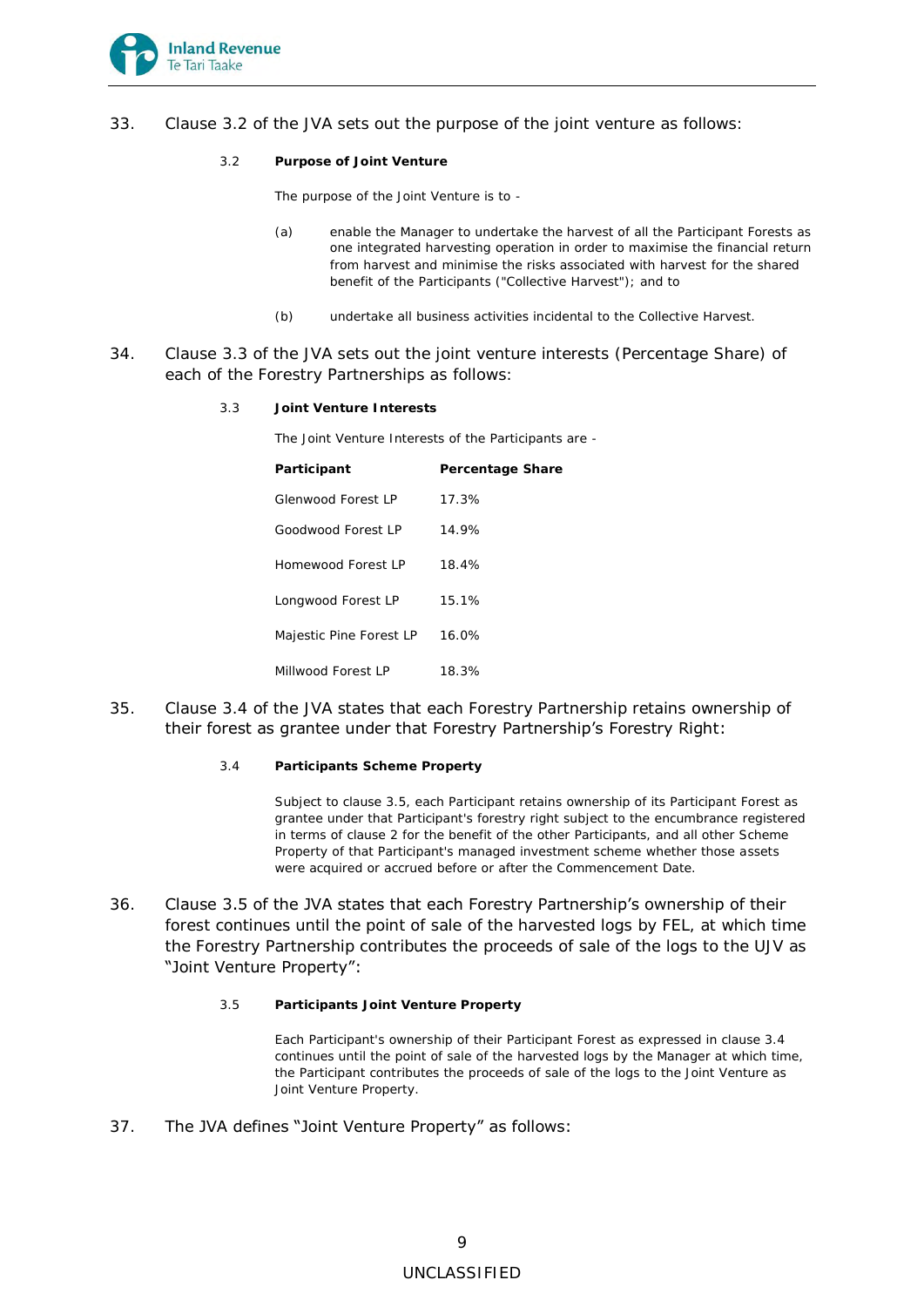

**Joint Venture Property** means any assets of the Joint Venture from time to time, and includes:

- (a) cash and amounts receivable;
- (b) the proceeds of sale of harvest of all Participants' forests and all rights and receivables in respect of such proceeds;
- (c) each encumbrance over the forestry right given by each Participant under clause 2.1; and
- (d) choses in action which may give rise to a debt, revenue, claim or any other right or remedy under this Agreement,

- such assets to be held by the Participants as tenants in common according to each Participant's Percentage Share.

- 38. Clause 3.6 of the JVA states that all Joint Venture Property is held by the Forestry Partnerships as tenants-in-common in proportion to their joint venture interest:
	- 3.6 **Participants Entitlement to Joint Venture Property**

All Joint Venture Property is held by the Joint Venture Participants as tenants in common in proportion to their Joint Venture Interest. Each Participant is entitled to its Percentage Share of the Joint Venture Property after deduction by the Manager of all Harvest Costs arising from the Collective Harvest. No Participant may claim that it has an entitlement to more than its Percentage Share of the Joint Venture Property after deduction of all Harvest Costs.

- 39. Clause 3.7 of the JVA states that each Forestry Partnership undertakes to allow FEL with full and unrestricted access to their land for the purpose of the joint venture:
	- 3.7 **Unrestricted Access for Collective Harvest**

Each Participant undertakes to provide the Manager with full and unrestricted access to their Land and Participant Forest for the Purpose of the Joint Venture and authorises the Manager to construct all necessary roads and related infrastructure on the Participant's Land.

- 40. Clause 4 of the JVA sets out the relationship principles of the UJV as follows:
	- **4 Relationship Principles**
	- 4.1 **Principles**

The Participants recognise that the following relationship principles are important and intend these principles to guide them in their dealings with each other under this Agreement. All Participants are expected to observe the following principles at all times:

- (a) work together in good faith to enable the Joint Venture (through the Manager) to achieve the Purpose while recognising each other's separate business and investment interests;
- (b) work together cooperatively and constructively to give effect to the terms and conditions set out in this Agreement; and
- (c) observe high standards of integrity and fair dealing with each other.
- 4.2 **Covenants**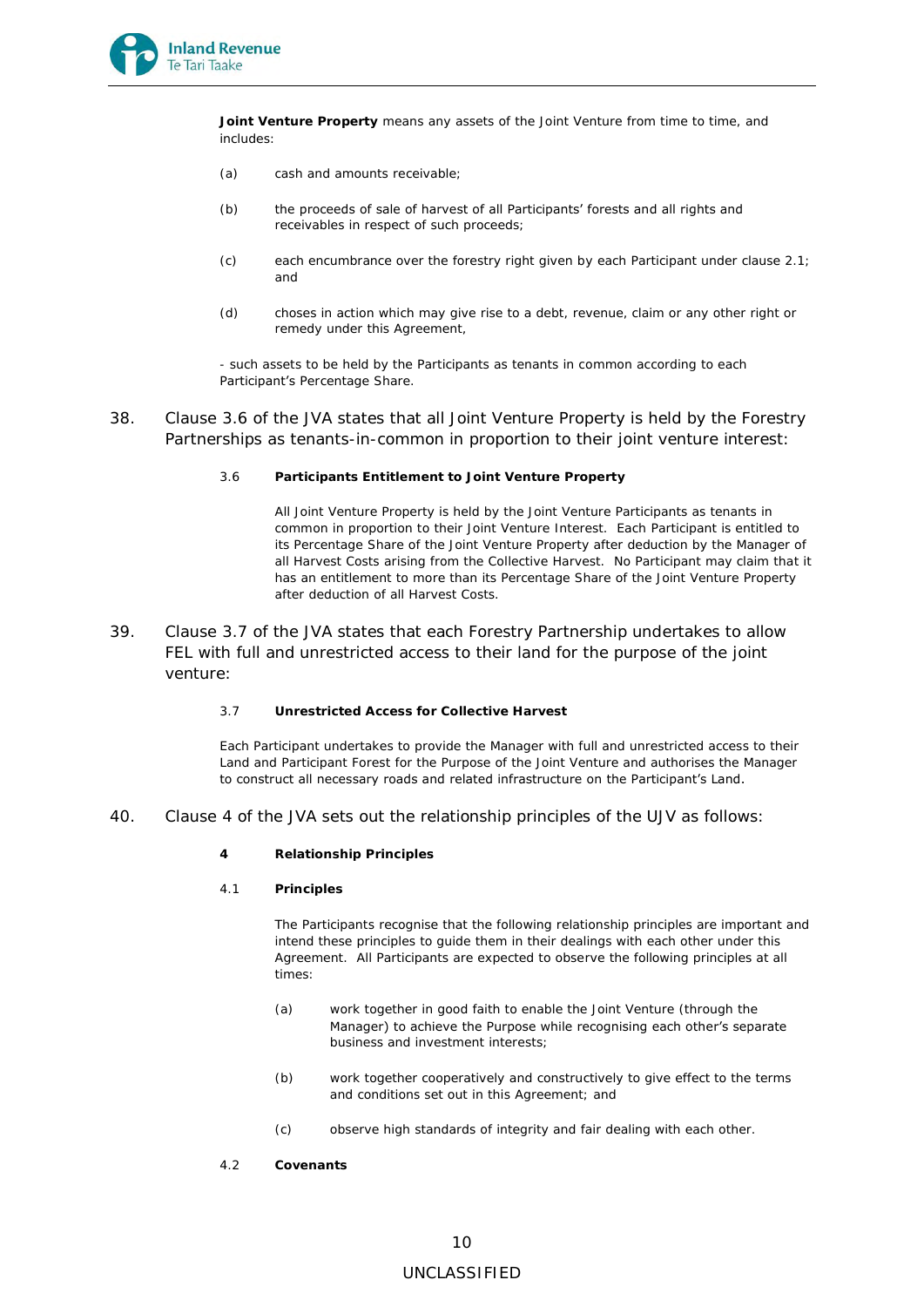

Each Participant covenants and agrees with the other Participants:

- (a) To diligently observe and perform its obligations and commitments in respect of the Joint Venture and pursuant to this Agreement;
- (b) To make their Participant Forest available for the Purpose of the Joint Venture.

### 41. Clause 5 of the JVA sets out the term (Term) of the joint venture as follows:

- **5 Term of Joint Venture**
- 5.1 **Term**

Unless the Participants unanimously agree otherwise, the Joint Venture shall commence on the Commencement Date and remain in effect until:

- (a) completion of Collective Harvest of the Participant Forests subject to the discretion of the Manager not to harvest any areas which do not contribute to the Purpose of the Joint Venture; and
- (b) distribution by the Manager of all the Joint Venture Property arising from the Collective Harvest to the Participants in their Percentage Shares after deduction of all Harvest Costs.
- 42. Clause 15 of the JVA states that the JVA concludes at the end of the Term:
	- **15 Winding Up** 
		- 15.1 **Winding Up at End of Term**

This agreement concludes at the end of the Term.

- 43. Clause 6.1 of the JVA provides for the equitable treatment of any harvesting undertaken by any of the Forestry Partnerships prior to commencement of the JVA (noting that harvest may be required to commence before the JVA is practicably able to be executed):
	- 6.1 **Harvesting Prior to Commencement**

The Participants agree that where harvesting has occurred in a Participant Forest prior to the commencement of this Agreement the Manager will adjust the payments and accounting for the Participant Shares such that at the earliest possible date following the Commencement Date the Percentage Share of each Participant will be correctly aligned.

- 44. Clause 8.1 of the JVA states that the agreement does not create or constitute a partnership between the Forestry Partnerships:
	- 8 **No Partnership**
	- 8.1 **No Relationship of Partnership or Agency**

Nothing in this Agreement shall create or constitute or be deemed to create or constitute a partnership between the Parties, nor to constitute or create, or be deemed to create or constitute a Participant as an agent of any other Participant for any purpose whatsoever.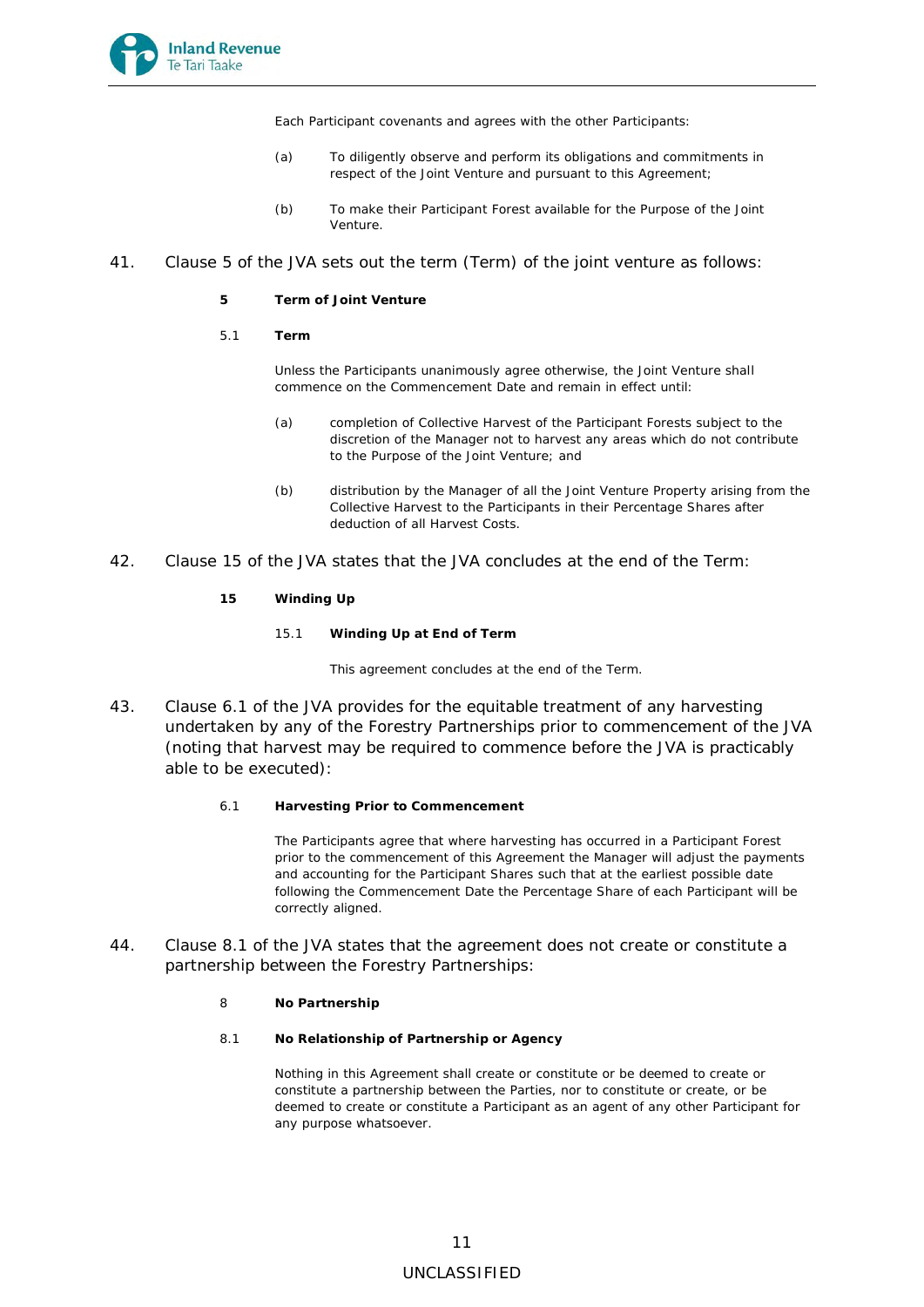

# *Terms of the Forestry Rights*

- 45. Each of the Forestry Partnerships (as grantor) will grant themselves (as grantee) a Forestry Right under the FRR Act.
- 46. Schedule 5 of the JVA contains the terms and conditions of the Forestry Rights and relevantly provides:

### **WHEREAS:**

- **A**. The Grantor is the registered proprietor of the Land described in Schedule 1.
- **B.** The Grantor wishes to create a forestry right in favour of itself over the area delineated on the plan in Schedule 3 ("the Forestry Block") on the terms of this forestry right instrument.
- …

…

## **1 GRANTEE'S RIGHTS**

- 1.1 In consideration of the covenants and conditions on the part of the Grantee and the Grantor expressed or implied in this Forestry Right the Grantor transfers and grants to the Grantee for the term specified in Schedule 2 a Forestry Right within the meaning of the Forestry Rights Registration Act 1983 being the rights to:
	- (a) Manage, harvest, carry away, sell or otherwise utilise all mature (or soon to be mature) trees, timber and logs growing on the Forestry Block for the exclusive benefit of the Grantee.
	- (b) Make install and use roadways, cableways, tracks, skids, gates, landings and other facilities on the Forestry Block (whether existing or otherwise) as may be necessary or convenient for the full enjoyment of this Forestry Right and leave the same in place at the end of the Term unless required to be removed pursuant to a resource or similar consent, or requested to be removed by the Grantor;
	- (c) By itself or by its agents, employees, contractors, licensees and invitees from time to time enter and pass and repass on the Land with or without powered equipment and tools, machinery, vehicles and plant of all kinds.
	- (d) Place and stack on any part of the Forestry Block as may be necessary or convenient any trees, timber or logs harvested pursuant to this Forestry Right.
	- (e) Use any roadway on the Land for the purpose of the haulage of trees, timber and logs grown on the Forestry Block.
	- (f) Generally, to do whatever the Grantee shall in its sole discretion determine may be necessary or convenient for obtaining the full benefits of the rights and privileges granted by this Forestry Right.
- 1.2 Roads and landings for the purposes of harvesting under this Forestry Right will be built at the sole discretion of the Grantee and to the standard the Grantee reasonably determines.
- 1.3 The Grantee shall be under no obligation on the expiry or termination of this Forestry Right to replant trees on the Forestry Block.
	- 12 UNCLASSIFIED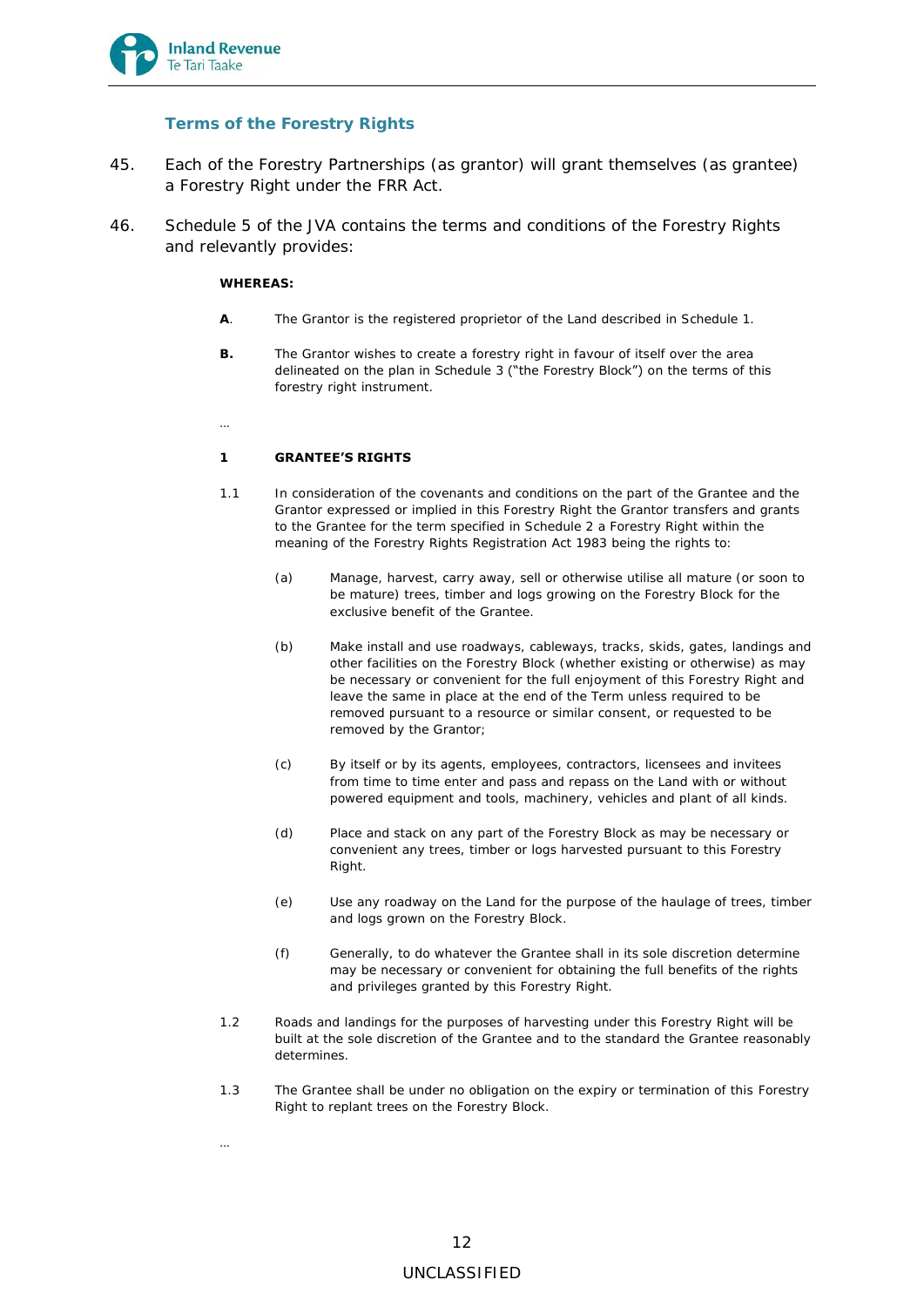

…

#### **4 MUTUAL COVENANTS**

- 4.1 The rights agreed to be granted to the Grantee are expressly declared to be in the nature of a profit a prendre over the forest established on the Forestry Block.
- 4.3 The rights recorded in this document shall constitute a Forestry Right within the meaning of the Forestry Rights Registration Act 1983 and both the Grantor and the Grantee shall perform such acts as may be necessary to complete registration of this Forestry Right against the title to the Grantor's land of which the Forestry Block forms part and to maintain registration until expiry or termination.
- 47. Prior to the transfer of the land to the new limited partnership both the grantor and the grantee of the Forestry Right will be the relevant Forestry Partnership.

## *Terms of the Encumbrances*

- 48. Each of the Forestry Partnerships will execute an Encumbrance that will be registered under the Property Law Act 2007 over that Forestry Partnership's Forestry Right in favour of the other five Forestry Partnerships.
- 49. Schedule 6 of the JVA sets out the terms and conditions of the Encumbrances which are contained in the Encumbrance Instrument which relevantly provides:

**Encumbrancer**

Goodwood Forest LP

**Encumbrancee** 

Glenwood Forest LP Homewood Forest LP Longwood Forest LP Majestic Pine Forest LP Millwood Forest LP

**Estate or interest to be encumbered** 

Forestry Right

…

#### **Encumbrance**

The Encumbrancer encumbers for the benefit of the Encumbrancees the Forestry Right in the above computer register(s) with the above sum of money, annuity or rent charge, to be raised and paid in accordance with the terms set out in the Annexure Schedule and so as to incorporate in this Encumbrance the terms and other provisions set out in the Annexure Schedule for the better securing to the Encumbrancees the payment(s) secured by this Encumbrance, and compliance by the Encumbrancer with the terms of this encumbrance.

…

#### **ANNEXURE SCHEDULE**

#### **BACKGROUND**

A. The Encumbrancer is the grantee under a Forestry Right registered against the Land.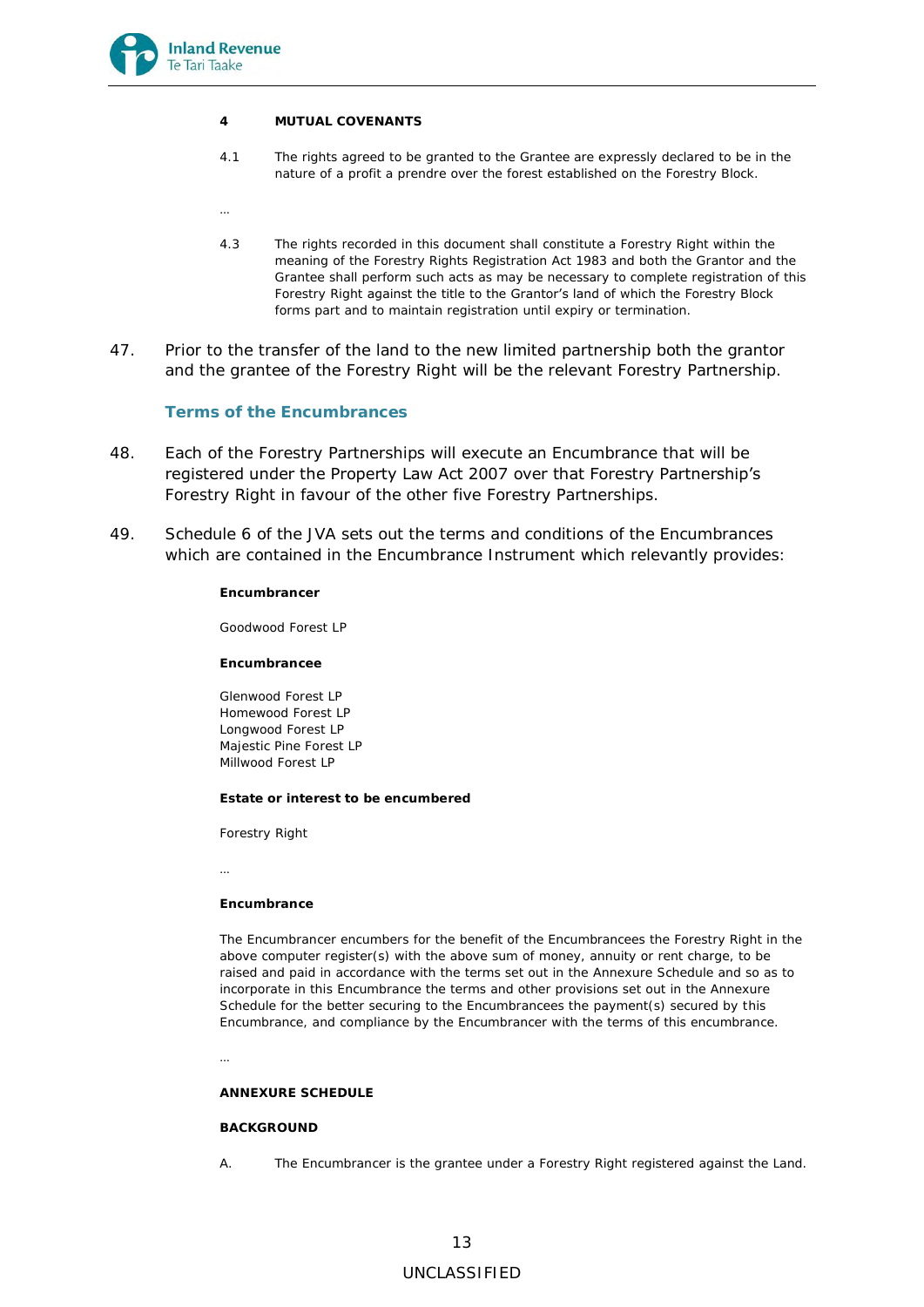

- B. The Encumbrancer has entered into a Joint Venture Agreement dated [ ] with the Encumbrancees to enable collective harvest of the first rotation trees on the respective parcels of land over which the Encumbrancer and Encumbrancees have been granted Forestry Rights.
- C. The Encumbrancer enters into and registers this Encumbrance to secure its obligations under the Joint Venture Agreement.

COVENANTS AND CONDITIONS

…

#### 2. **Encumbrance**

The Encumbrancer encumbers the Forestry Right for the benefit of Encumbrancees for a term of 20 years with an annual rent charge of \$10.00 to be paid on 1st June each year if demanded by that date. If, during the period preceding 1 June 2019 and each successive 12 months there shall have been no breach of the covenants contained in this Encumbrance, then the annual rent charge payable in respect of that twelve-month period shall be deemed to have been paid.

3. **Covenants**

The Encumbrancer acknowledges and covenants with the Encumbrancees that it will comply with its obligations under the Joint Venture Agreement.

- 4. **Implied terms**
	- a. Sections 301 to 307 (inclusive) of the Property Law Act 2007 and section 154 of the Land Transfer Act 1952 shall apply to this Encumbrance.
	- b. The Encumbrancees shall be entitled to the rights, powers and remedies given to encumbrancees by the Land Transfer Act 1952 and the Property Law Act 2007 except that the Encumbrancees shall not be entitled to the power of sale in Subpart 7 of Part 3 of the Property Law Act 2007.
- 5. **First Charge**

This Encumbrance shall rank as a first charge in respect of the Forestry Right and the Encumbrancer shall enter into a priority with any charge-holder or mortgagee to ensure that state of affairs.

6. **Discharge**

Under no circumstances shall the Forestry Right be released from the provisions of this Encumbrance unless any of the following occurs:

- (a) The Encumbrancees release the Encumbrancer by deed from the provisions of the Encumbrance;
- (b) The covenants expressed in this Encumbrance become obsolete; or
- (c) The covenants expressed in this Encumbrance are no longer enforceable.

For the avoidance of doubt the Encumbrancees agree to discharge the Encumbrance upon the occurrence of any of the events in  $(a) - (c)$  above.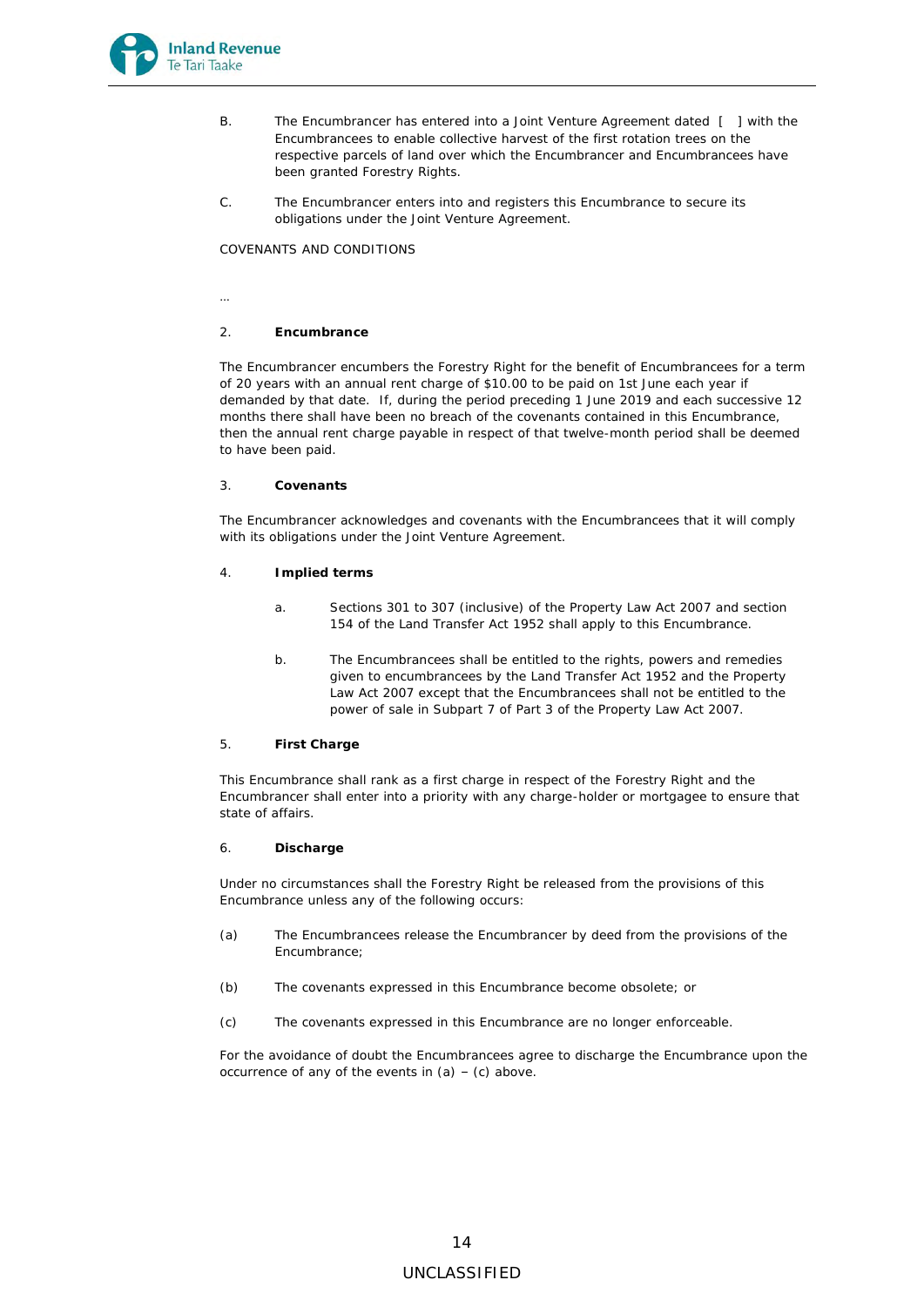

# **Calculation of Collective Harvest Percentage Share**

- 50. Income derived by the limited partners of the Forestry Partnerships from the sale of timber as part of the Collective Harvest will be based on each Forestry Partnership's share of the joint income (Percentage Share) received from the harvest for the year.
- 51. The underlying principle behind sharing the total revenue from the Collective Harvest is that the Forestry Partnerships will be better off receiving a Percentage Share of the total revenue from the Collective Harvest of the Emerald Hill Forests, rather than 100% of the revenue from the harvest of their individual forest.
- 52. The Percentage Share that each of the Forestry Partnerships will receive of the net harvest proceeds is calculated based on the relevant Forestry Partnership's "Forest Crop Value" (Forest Crop Value) - which is prescribed by *IAS 41: Agriculture* as it relates to biological assets. Each Forestry Partnership will agree to share the total revenue and expenditure from the Collective Harvest in accordance with the relevant Forestry Partnership's Forest Crop Value, as a percentage of the total Emerald Hills Forest, Forest Crop Value.
- 53. Specifically, the Percentage Share will be calculated as follows:

Percentage share = Forest Crop Value of the relevant Forestry Partnership Total Forest Crop Value for all Forestry Partnerships

54. To illustrate, the table below estimates the Percentage Share for each of the Forestry Partnerships using approximate Forest Crop Values from September  $2017$ 

| Forest        | Approx Forest Crop Value (Sept 2017) | Percentage Share |
|---------------|--------------------------------------|------------------|
| Goodwood      | \$7,333.093                          | 14.9%            |
| Majestic Pine | \$7,880,138                          | 16.0%            |
| Millwood      | \$8,979,432                          | 18.3%            |
| Glenwood      | \$8,521,282                          | 17.3%            |
| Longwood      | \$7,441,028                          | 15.1%            |
| Homewood      | \$9,044,131                          | 18.4%            |
|               | \$49,169,104                         | 100.00%          |

- 55. The benefit of using Forest Crop Value is because the methodology is:
	- Prescribed by *IAS 41: Agriculture*, the accounting standard for valuation of biological assets.
	- Complies with the New Zealand Institute of Forestry valuation standard.
- 56. The final calculation will use a subset of each Forestry Partnership's projected cashflow (gross of tax) to which an appropriate discount rate will be applied.
- 57. In terms of the process used to come up with the Forest Crop Value, FEL will prepare the forestry and other inputs and enter these into each Forestry Partnership's cashflow to calculate the resulting shares for each Forestry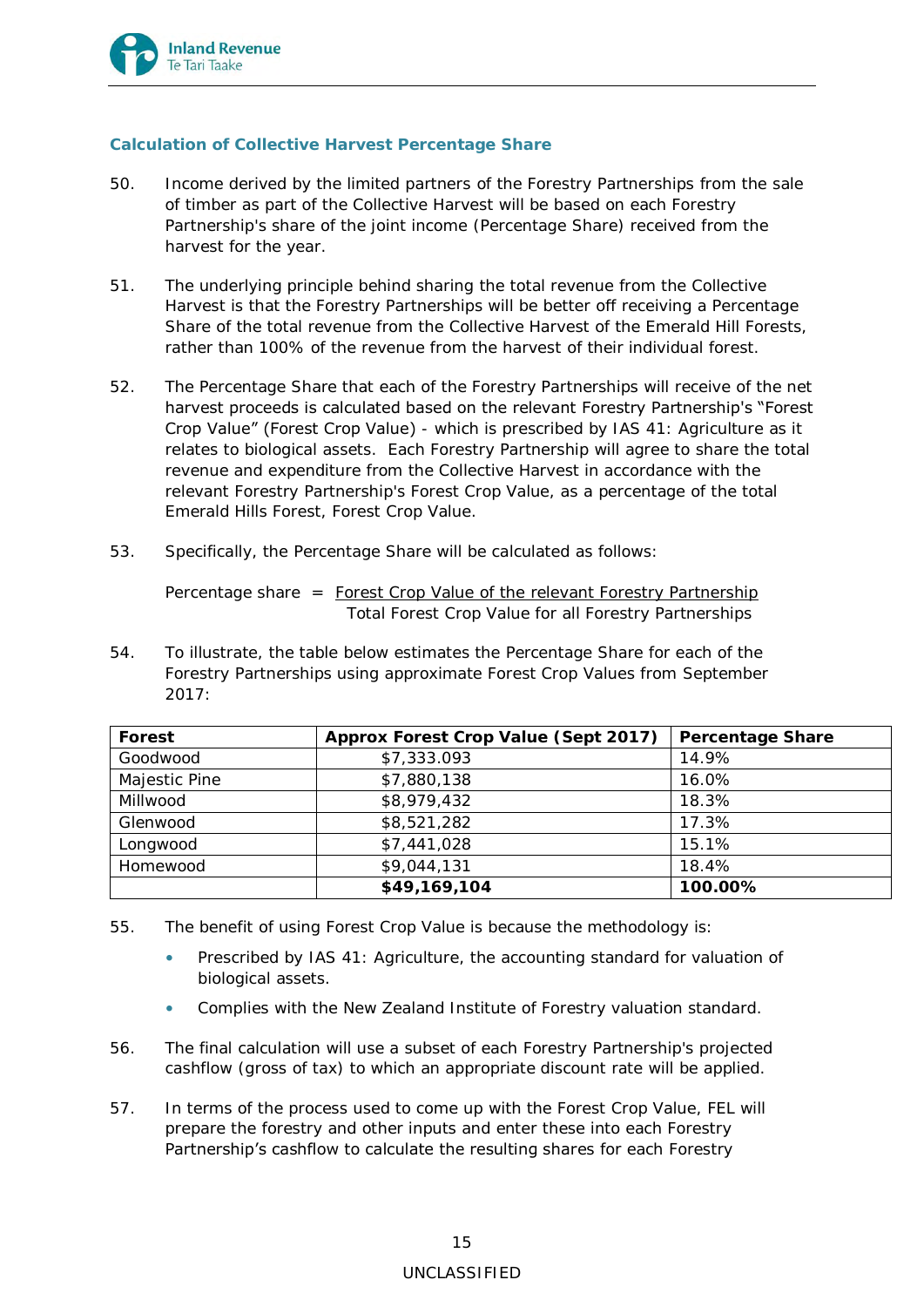

Partnership in the joint venture. The assumptions for the forestry inputs are reviewed by the Forestry Auditor, and the cashflow amounts (being the calculated Forest Crop Value and the resulting shares of the Collective Harvest joint venture revenue) are reviewed by the Financial Auditor.

- 58. Following this, FEL will prepare and circulate a report to the investors to enable them to vote on the Collective Harvest joint venture proposal.
- 59. The key measure against which the calculated harvest shares is reported is a comparison with the percentage of net stocked areas of each Forestry Partnership in the joint venture. This is because, all other factors being equal, the percentage allocation of harvest to each Forestry Partnership should be the same percentage as the net stocked area. The differences in the calculated Percentage Shares is then explained and rationalised with reference to the actual hard data relating to valid actual differences between each Forestry Partnership's forest in the joint venture.
- 60. The expected timing of the Collective Harvest is a period of around nine to ten years. Accordingly, in each of those years, the Forestry Partnerships will harvest and dispose of timber to third parties. Each Forestry Partnership will be required to calculate and return their Percentage Share of the joint income arising from the sale of timber (net of their share of allowable deductions). Under the JVA, the Percentage Share of joint income and deductions for the year will be based on the respective Forestry Partnership's Forest Crop Value percentages.
- 61. The amount of the Percentage Share paid to each Forestry Partnership in a tax year will be a net amount after deduction by FEL of all Harvest Costs (as defined in the JVA) arising from the Collective Harvest.

## **Transfer of land**

- 62. While the original Prospectuses only contemplated the land being planted and harvested once (ie, a single rotation), once the Collective Harvest has been completed it has been acknowledged that a replant of the areas harvested (the "cut- over") must occur for the following reasons:
	- The consent received from the Gisborne District Council to harvest the mature trees requires the cut-over to be replanted within 18 months of harvest;
	- The Climate Change Response Act 2002 requires the forest areas defined as "Pre-1990 Forest" to be replanted in forest or the deemed pollution consequences (carbon emissions) accounted for and paid by the surrender of New Zealand Units (NZUs). The Forestry Partnerships do hold Pre-1990 Forests, and therefore if they are not replanted, NZUs would have to be surrendered; and
	- The value of the land is enhanced by replanting the second rotation as soon as possible – ie, the best and most economic land use is a crop of plantation Radiata pine trees, not the regrowth pine and weed species which will otherwise naturally regenerate.
- 63. This Collective Harvest may result in changes in the value and options available in respect of the underlying land which may favour certain Forestry Partnerships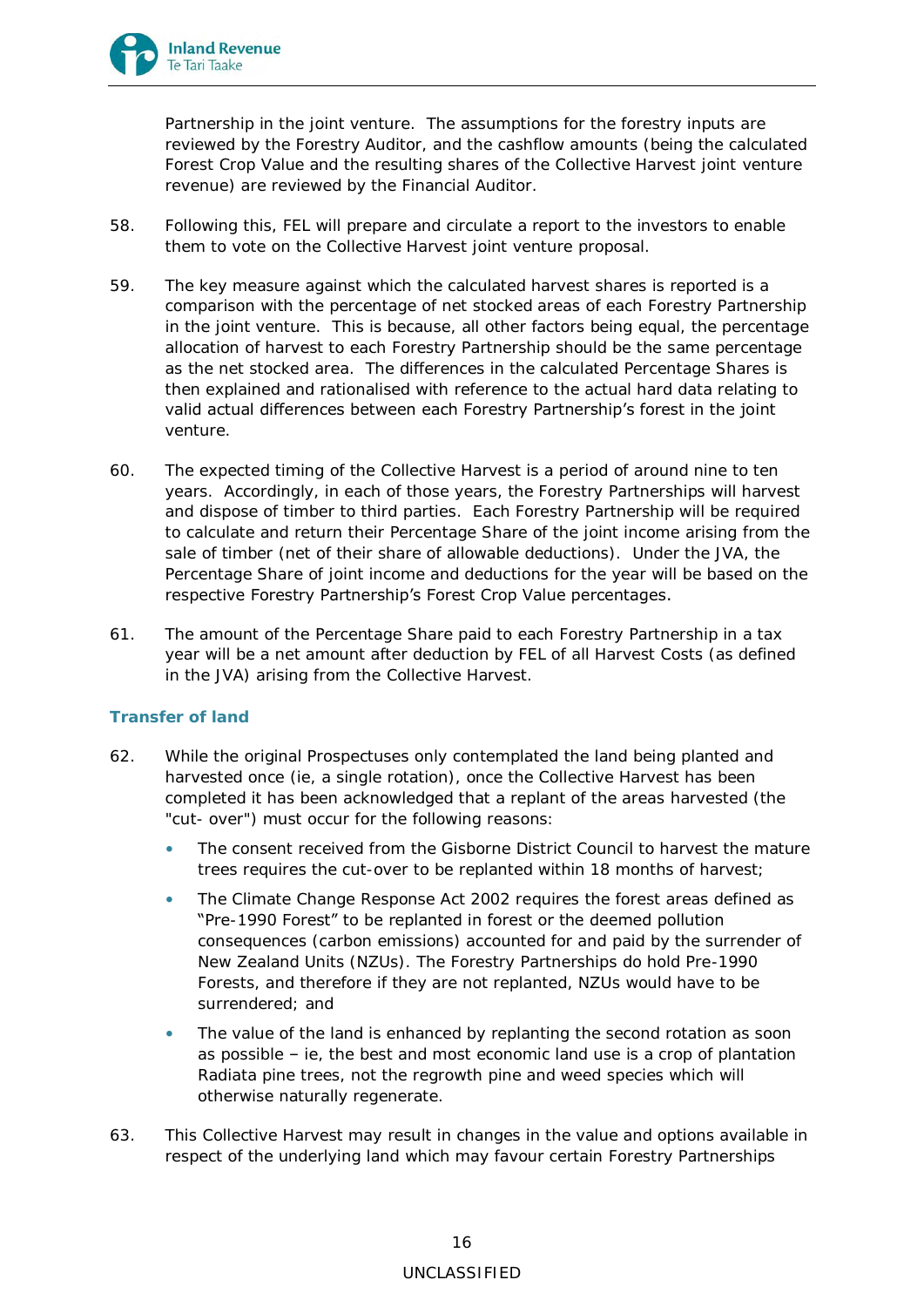

over others. This is because the Collective Harvest will affect the order in which the subsequent replant for the second rotation occurs.

- 64. To ensure all Forestry Partnerships are treated equitably, the land will be transferred at market value to a new limited partnership after the Forestry Rights have been granted, but before the Collective Harvest begins. The new limited partnership will grant rights of way over its land, which will authorise FEL passing over the land as required to complete the harvest.
- 65. The original investors are not required to participate in the second rotation planting. This is consistent with the expectation set out in the original Prospectuses (and in each Annual report), which prescribed that the investment can be wound up at the conclusion of harvest and the investors paid out in full.
- 66. This Ruling does not consider or rule on:
	- the transfer of the Forestry Partnerships' land to the new limited partnership and subsequent planting and harvesting of the second rotation tree crop on the land, or
	- the entry and exit of partners into and out of the new limited partnership.

# **How the Taxation Laws apply to the Arrangement**

The Taxation Laws apply to the Arrangement as follows:

- a) The creation of the Forestry Rights does not give rise to income for the limited partners of the Forestry Partnerships under s CB 24.
- b) The registration of Encumbrances over the Forestry Rights does not give rise to income for the limited partners of the Forestry Partnerships under s CB 24.
- c) The pooling of the Forestry Rights in the UJV does not give rise to income for the limited partners of the Forestry Partnerships under s CB 24.
- d) The Arrangement does not give rise to income for the limited partners of the Forestry Partnerships under s CB 25.
- e) Income from the disposal of timber as part of the Collective Harvest is derived by the Forestry Partnerships' limited partners under s BD 3(2) during the year in which the proceeds from the disposal of the timber become due and payable to the Forestry Partnerships.
- f) Section GC 2 does not apply to the Arrangement.
- g) Section BG 1 does not apply to vary or negate the conclusions above.

## **The period or income year for which this Ruling applies**

This Ruling will apply for the period beginning on 1 January 2018 and ending on 31 March 2028.